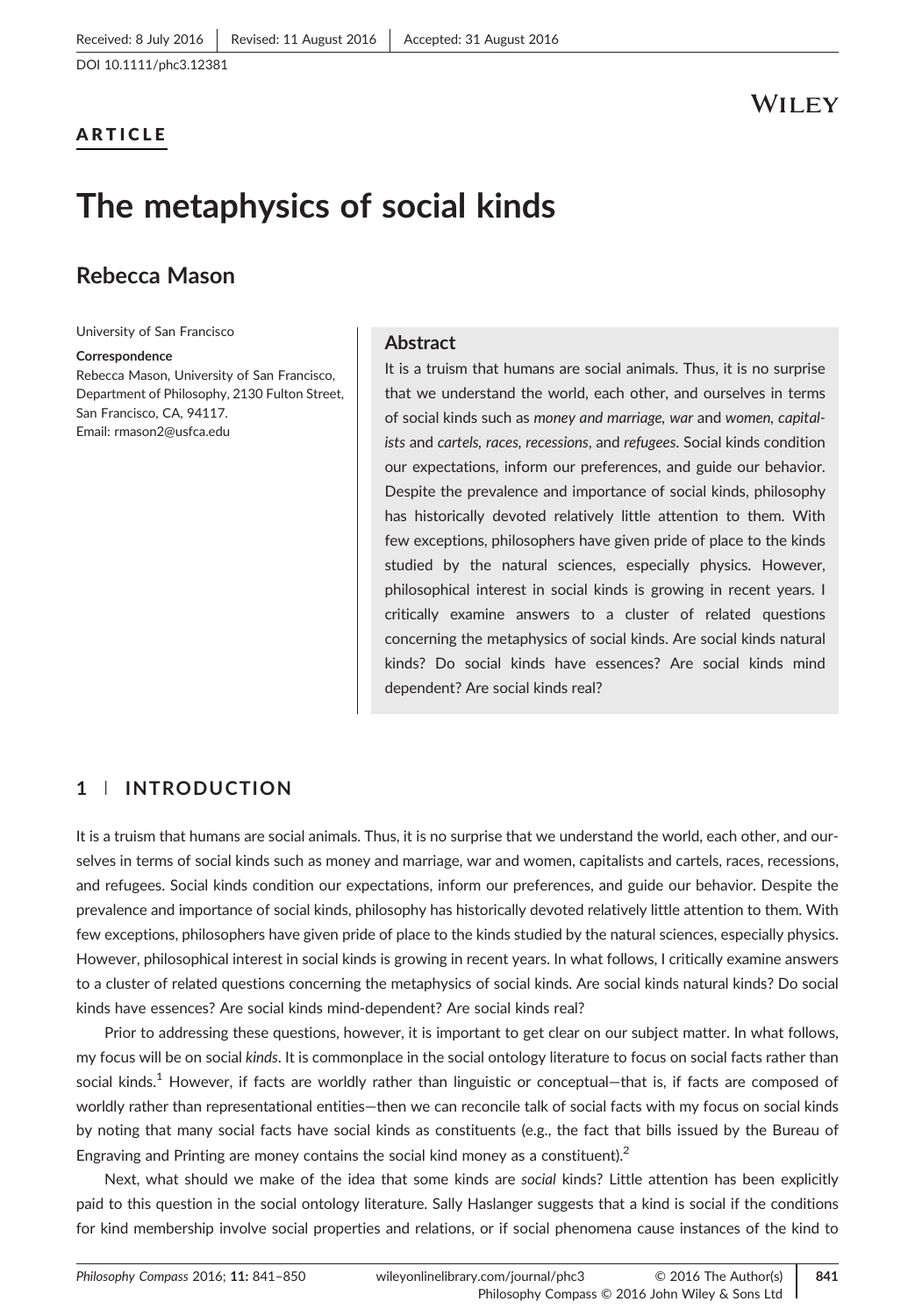exist (Haslanger 1995, 97-98).<sup>3</sup> Another possibility is that a kind is social if it depends on collective intentions or other attitudes for its existence or nature. Alternatively, it might be argued that a kind is social if it is the result of cooperative or coordinated behavior among individuals, whether or not that behavior is caused by mental states that are collective in nature. Finally, it might be argued there is no metaphysical distinction between social and nonsocial kinds because social kinds can be understood entirely in individualistic terms.<sup>4</sup> In what follows, I remain neutral on what (if anything) makes a kind distinctively social.<sup>5</sup> Instead, I work from paradigm cases, such as those mentioned in the opening paragraph above.

Here is the plan for the remainder of the paper. In Section 2, I address the question of whether some social kinds are natural kinds. I argue that common ways of drawing a distinction between social kinds and natural kinds are flawed. Moreover, on some views of natural kinds, many social kinds qualify as natural in the relevant sense. In Section 3, I consider whether social kinds have essences. I argue that the thesis that social kinds have essences is no more controversial than the thesis than paradigmatically natural kinds have essences. In Section 4, I assess the thesis that social kinds are mind‐dependent, and therefore unreal. I argue that social kinds do not depend on our mental states in any way that entails antirealism.<sup>6</sup>

### 2 | ARE SOCIAL KINDS NATURAL KINDS?

In the social ontology literature, social kinds like money and marriage are often contrasted with so‐called natural kinds like tigers and titanium. This contrast presupposes that social kinds are not natural kinds. However, a clear distinction between social and natural kinds is difficult to draw.

It is obvious that social kinds are not found "in nature" so to speak. That is, looking out into the untouched wilderness, we find things such as water, lithium, and tigers, but not cartels, elections, or hipsters. Money, for example, is not something that we discovered. It does not—as they say—grow on trees. However, many paradigmatically natural kinds are not found "in nature" either. Consider synthetically produced chemical compounds like polyethylene and PTFE (Teflon).<sup>7</sup> These chemical kinds are not discovered in the wilderness as one might discover water on Mars; rather, they are created by human beings. Nonetheless, polyethylene and PTFE are natural kinds. Like other chemical compounds, polyethylene and PTFE are microstructurally individuated, and their microstructural properties explain and reliably predict the superficial properties and behavior of their instances.

Moreover, social kinds do not contrast with natural kinds in the sense that the former are supernatural. Social kinds are not like ghosts or telekinesis. They do not exist in a spooky realm located outside of the natural universe. Social kinds, like the human beings who create them, are occupants of the natural world, and are subject to the same physical laws that govern the behavior of everything from planets to protons.<sup>8</sup> Moreover, social kinds are susceptible to empirical investigation. Indeed, they form the subject matter of a wide variety of scientific disciplines including sociology, anthropology, history, economics, and psychology.

Finally, social kinds do not contrast with natural kinds in the sense that they are unnatural. A kind, K, is unnatural in this sense if K is defined by properties that are gerrymandered or stipulated in an arbitrary way.<sup>9</sup> However, it is not the case that social kinds are defined by gerrymandered properties that are stipulated arbitrarily. For example, we cannot stipulate that money is defined by the properties of being blue before time, t, and being two miles from Lake Michigan. To the contrary, what it is to be money is to be a commonly used medium of exchange, and a measure and store of value. These properties give the identity or nature of that kind; as such, any kind that is defined by different properties is not money.

Although we might have referred to a kind with a different nature by using the term "money," this does not establish that the nature of the kind we actually refer to by that term is stipulated arbitrarily. By designating certain properties by a social kind term (e.g., "money"), we no more determine the nature of the corresponding social kind than we do by designating certain microstructural properties (e.g., being H<sub>2</sub>O) by a chemical kind term (e.g., "water").<sup>10</sup> Thus,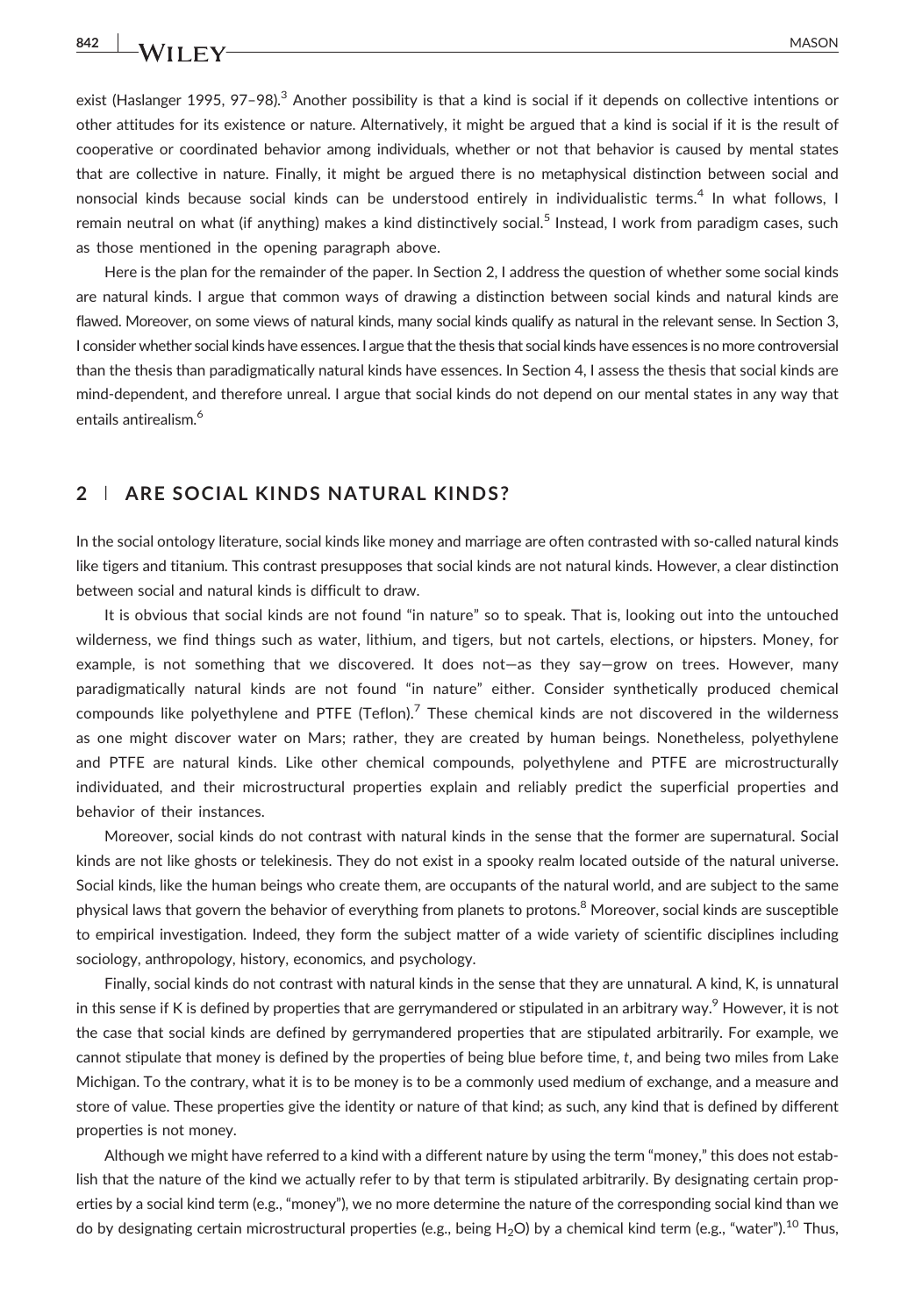although it is true that we determine (perhaps stipulatively) which kind is referred to by the term "money," we do not stipulate what it is to be money. Similar considerations extend to other social kinds as well.

Moreover, it is plausible that many social kinds are natural kinds in the following sense: they license inductive inferences, give rise to reliable predictions, warrant empirical generalizations, and feature in fruitful explanations.<sup>11</sup> On this view, natural kinds are identified by certain epistemic features which are thought to be evidence of the world's causal structure. If natural kinds are those kinds which enable us to successfully predict and explain phenomena, there is reason to believe that many social kinds are natural kinds. $^{12}$ 

For instance, the fact that some individuals live in poverty, or are women, enables us to explain various properties that they instantiate, and allows us to predict that other members of these kinds are likely to instantiate those properties as well. For example, children who live in poverty are more likely to do poorly in school than children who live above the poverty line, and women are more likely to be victims of sexual violence and domestic abuse than men. Moreover, we can make a variety of empirically grounded generalizations about members of these kinds. For example, individuals living in poverty have a lower life‐expectancy than individuals who are not poor, and women earn less than men in the workforce. Finally, these categories are explanatorily fruitful. The fact that a child lives in poverty explains why her educational outcomes are stunted, and the fact that some individuals are women (in conjunction with discriminatory attitudes towards them) explains why they earn less than equally‐well‐qualified men.

However, it is likely that there is no uniform answer to the question of whether social kinds are natural kinds. It is likely that some social kinds are natural kinds, and others are not. But social kinds are not unique in this respect. For example, the disjunctively-defined chemical category jade is not a natural kind. Nor is the biological kind aquatic animal. Physical kinds can also fail to be natural in the relevant sense. Suppose that a blicket is the kind individuated by the property of being a quark or a lepton. Because both quarks and leptons are physical kinds, presumably blickets are as well. However, the former are natural kinds, whereas the latter is not.

Finally, it is likely that some social kinds are more natural than others, and that, in general, social kinds are less natural than many biological, chemical, and physical kinds. On an epistemic conception of natural kinds, naturalness is gradable along several dimensions. A kind is more or less natural given the strength of the inductive inferences it licenses, the reliability of the predictions to which it gives rise, the fruitfulness of the explanations in which it figures, and the extent to which the generalizations concerning kind members must be hedged by ceteris paribus clauses.<sup>13</sup> Thus, some social kinds are more natural than others given that they enable stronger inductive inferences, more reliable predictions, and so forth, but are less natural than those chemical and physical kinds that have greater inductive strength, predictive reliability, and so forth. $^{14}$ 

#### 3 | DO SOCIAL KINDS HAVE ESSENCES?

The doctrine of essentialism has something of a bad reputation in the recent metaphysical literature, especially with respect to social kinds like race and gender. Although it is commonly thought that social kinds lack essential properties, I will argue that this view is justified by a mistaken understanding of essentialism.

First, the claim that social kinds like race and gender have essential properties should not be confused with the claim that those kinds have biological essences (Witt 1995). The thesis that a kind has essential properties is not equivalent to the thesis that a kind's essential properties are biological properties. Indeed, essentialism is separable from a variety of other more specific theses with which it has been historically associated.

Essential properties provide the criteria for classifying entities into kinds. In other words, kinds are individuated by their essential properties. The essential properties of a kind, K, specify what it is to be K. That is, the being or nature of a kind is given by its essential properties. Consider money. The essential properties of money are the properties of being a commonly used medium of exchange, and being a measure and store of value. These properties specify what it is to be money. The properties of being a commonly used medium of exchange, and being a measure and store of value are obviously not biological properties, but they are essential to money nonetheless.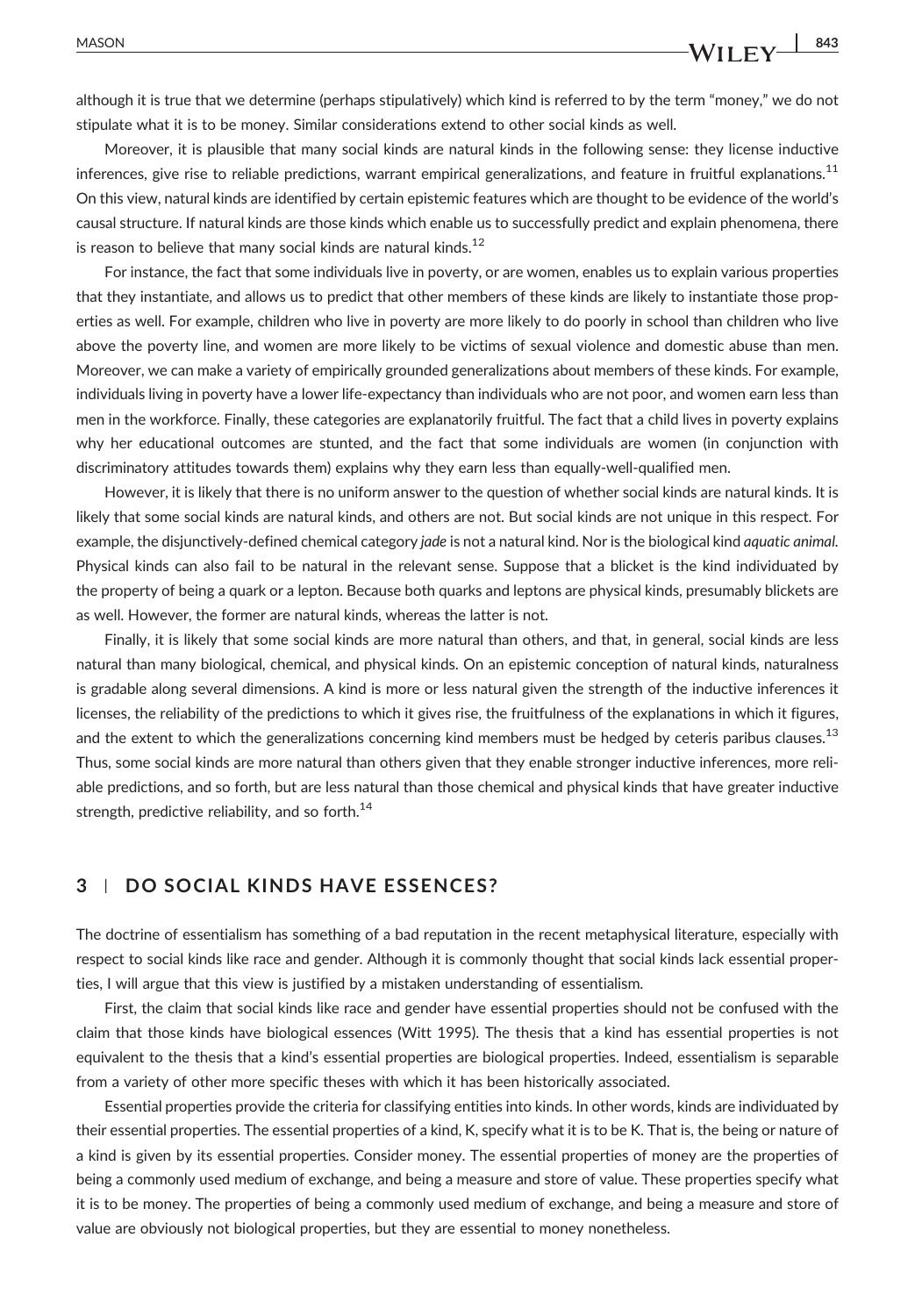Nor do the essential properties of a kind need to be intrinsic properties.<sup>15</sup> For example, the properties of being a commonly‐used medium of exchange, and being a measure and store of value are not intrinsic properties. Rather, money, like many other social kinds, has a relational essence. In general, although the essential properties of some kinds are intrinsic, it is not the case that a property,  $F$ , is an essential property only if  $F$  is an intrinsic property.<sup>16</sup>

Finally, the essential properties of a kind need not be given in terms of properties that are necessary and sufficient for being the kinds in question. Rather, kinds can be individuated by clusters of properties that are contingently but reliably coinstantiated because they are held in homeostasis by one or more causal mechanisms.<sup>17</sup> On this account, an individual can be a member of a kind, K, without instantiating all of the properties in the cluster of properties in terms of which K is defined.

However, it might be argued that, with respect to gender in particular, essentialism is untenable on the grounds that there are no properties that are shared by all women as women (and all men as men). To the contrary, what it is to be a man or a woman varies over time, across cultures, and even within a single culture (Spelman 1988).<sup>18</sup> The problem is that no matter how gender categories are defined, they will always illegitimately exclude some individuals from belonging to them; there is nothing that all prima facie women have in common. As such, there are no properties in terms of which the category can be defined. However, this line of reasoning can be reconciled with essentialism in a variety of ways.

First, one might argue if there is nothing that it is to be a man or a woman—if there are no gender‐relevant properties that purported members of those categories share—then there are no such things. In other words, if there are no properties that are common to all women qua women, and all men qua men, then those kinds do not exist, and gender terms fail to refer to anything. Second, one might argue that there are many different kinds of women and many different kinds of men (and perhaps many other gender categories as well). On this view, there is a plurality of gender categories, each defined by different properties, and gender terms are systematically ambiguous. Third, one might argue that gender categories can be defined in terms of a suitably abstract property that is compatible with the fact that kind members differ greatly with respect to their beliefs, values, social roles, bodily features, and so forth.<sup>19</sup> The first proposal is tantamount to gender eliminativism; the second and third proposals are versions of gender essentialism.20

Given these considerations, there is no obvious reason to deny that social kinds have essential properties. If a kind, K, exists, then there is something that it is to be K. Moreover, the properties that specify what it is to be K are the essential properties of that kind. This is so whether the kind in question is social, psychological, biological, chemical, or physical, and so forth.

#### 4 <sup>|</sup> ARE SOCIAL KINDS MIND‐DEPENDENT? ARE SOCIAL KINDS REAL?

The idea that social kinds are mind-dependent is pervasive in the social ontology literature.<sup>21</sup> So too is the thesis that social kinds are not real. Indeed, it is frequently asserted that if a kind, K, is mind-dependent, then K is not real. Thus, the thesis that social kinds depend on our mental states is thought to entail anti-realism with respect to them.<sup>22</sup> The conjunction of mind‐dependence and antirealism about social kinds is not surprising given that antirealism is typically defined in terms of mind-dependence.<sup>23</sup> In what follows, I argue that however the real/unreal distinction is understood, social kinds do not depend on our mental states in any way that suggests that their ontological status is compromised.<sup>24</sup>

The word "real" is used by philosophers to mark a variety of distinctions. Sometimes, it is used to distinguish between existent and non-existent entities. But those who defend the view that social kinds are not real do not argue that social entities are non‐existent. To the contrary, they maintain that our discourse about them is truth apt. For instance, it is literally true that some things are money (e.g., bills issued by the Bureau of Engraving and Printing) and some things are not (e.g., soggy leaves). Rather, proponents of the thesis that social kinds are not real argue that those kinds exist, but that their ontological status is somehow diminished.<sup>25</sup>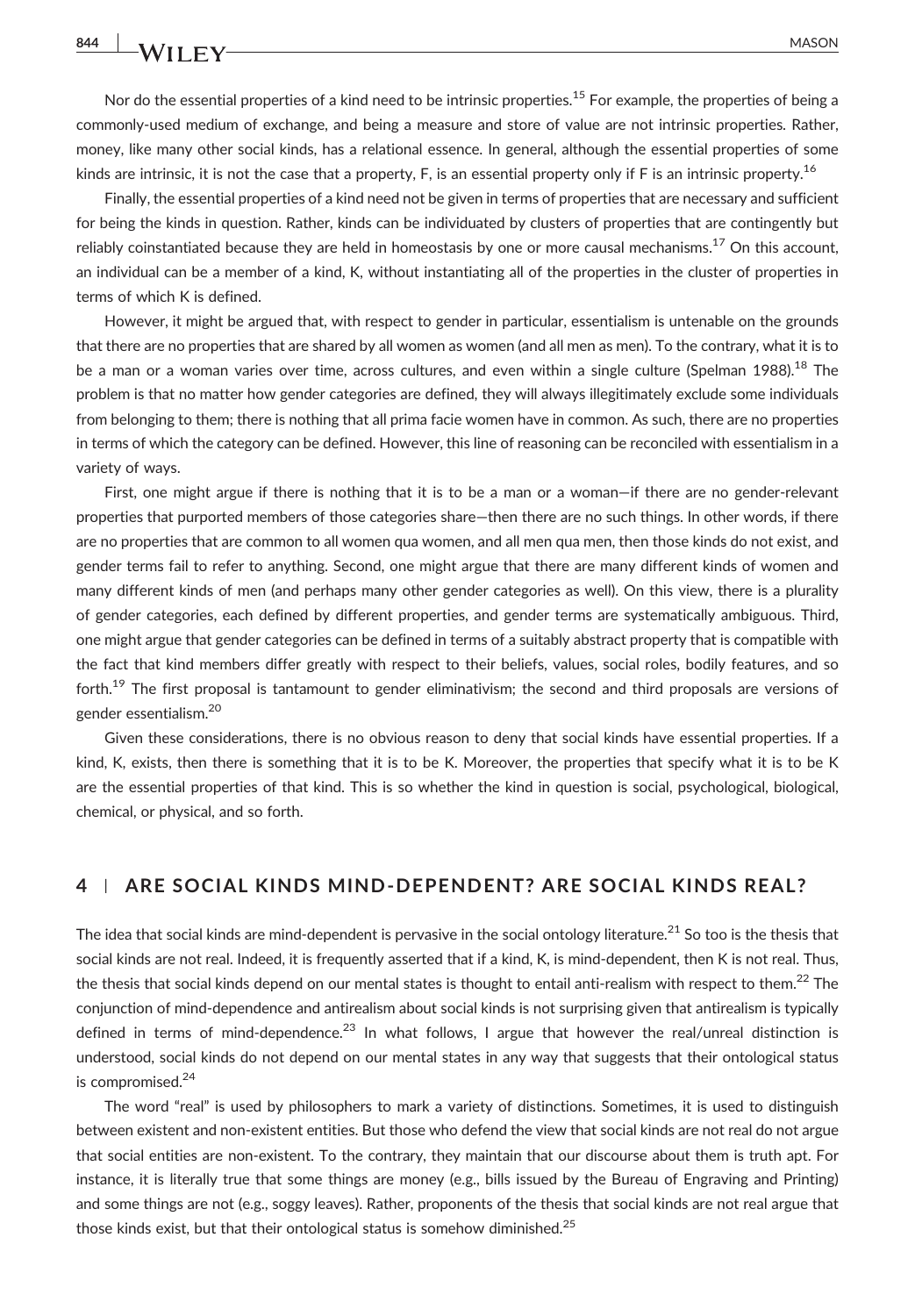## MASON  $\frac{845}{4}$

Another possible interpretation of philosophers' use of the word "real" corresponds to the idea of fundamentality: Entities are real only if they are metaphysically fundamental (Fine 2001). However, like all social kinds, the vast majority of biological, chemical, and physical kinds are not metaphysically fundamental either.<sup>26</sup> And yet, those who defend antirealism about social kinds do not argue that such things as gold and electrons are not real. Rather, they maintain that physical, chemical, and biological kinds are real, but deny that social kinds enjoy the same ontological status.

Other times, the word "real" is used to distinguish between mind‐independent and mind‐dependent entities: On this interpretation, what it is to be a real kind is to be a mind‐independent kind, and what it is to be an unreal kind is to be a mind‐dependent kind. But this flies in the face of the antirealist's contention that social kinds are not real in virtue of being mind‐dependent. Dependence claims of this sort are typically understood to be asymmetrical (Audi 2012). If the fact that A obtains in virtue of the fact that B, it is not the case that the fact that B obtains in virtue of the fact that A. However, if what it is to be unreal is to be mind‐dependent, the relation that obtains between the fact that K is mind‐dependent and the fact that K is unreal is symmetrical—they are the same facts, differently described. Moreover, defining antirealism in terms of mind-dependence potentially renders mental states unreal. However, it should be possible to affirm antirealism with respect to some domain of entities without thereby committing oneself to antirealism about the mind (indeed, Searle holds such view).

Finally, one might take the term "real" to mean "natural" and argue that social kinds are not real in the sense that they are not natural kinds. However, as I argued in Section 2, it is not obvious that social kinds fail to be natural in the relevant sense. Although social kinds are not found "in nature," neither are many chemical and biological kinds (e.g., polyethylene and labradoodles). Moreover, social kinds are neither supernatural nor unnatural. Finally, many social kinds have the epistemic features characteristic of natural kinds: They have predictive and explanatory value (examples of such kinds include money, poverty, and women).

It is often taken to be obvious that social kinds are mind-dependent because it is a truism that social kinds would not exist in mindless world. In other words, social kinds exist only if some mental states exist. But it does not follow from the fact that a kind, K, exists only if some mental states exist that K is mind‐dependent. To see this, suppose that there is a thinking being that exists necessarily. Further, suppose that this being is utterly powerless. The being did not create the universe or any parts of it; rather, it simply exists in addition to everything else, and exists necessarily.<sup>27</sup> Now, consider a physical kind such as protons. The existence of protons does not depend on any mental states; protons are a paradigmatically mind‐independent kind. However, because the thinking being exists in every possible world in which protons exist, protons exist only if some mental states exist. Thus, it follows that protons are mind‐dependent. But protons are not mind‐dependent. So, the fact that some kind, K, exists only if some mental states exist does not establish that K is mind-dependent.<sup>28</sup>

However, it might be argued that social kinds are such that their existence is not merely modally correlated with the existence of mental states; rather, social kinds are such that their nature requires the existence of some mental states. On this proposal, social kinds are mind‐dependent in the following sense: the essential properties of social kinds are such that they are instantiated only if some mental states exist.

This way of characterizing mind‐dependence is stronger than mere modal correlation. Moreover, it is plausible that social kinds depend on our mental states in this sense. Again, consider money. The essential properties of money are such that they are instantiated only if some mental states exist. In other words, the properties of being a commonly used medium of exchange and being a measure and store of value are instantiated only if some mental states exist. Similar considerations apply to a wide variety of other social kinds.

But the fact that it is essential to a kind, K, that K exists only if some mental states exist does not imply that K is not real. Notice that psychological kinds are mind‐dependent in this sense, but it does not follow that psychological kinds are unreal. For instance, pain is such that it is essential to pain that pain exists only if some mental states exist. Similarly, Alzheimer's disease and schizophrenia are such that it is essential to them that they exist only if some mental states exist, but it is not the case that pain, Alzeimer's disease, and schizophrenia are unreal. Thus, the fact that social kinds are mind-dependent in this sense not establish that they are unreal either.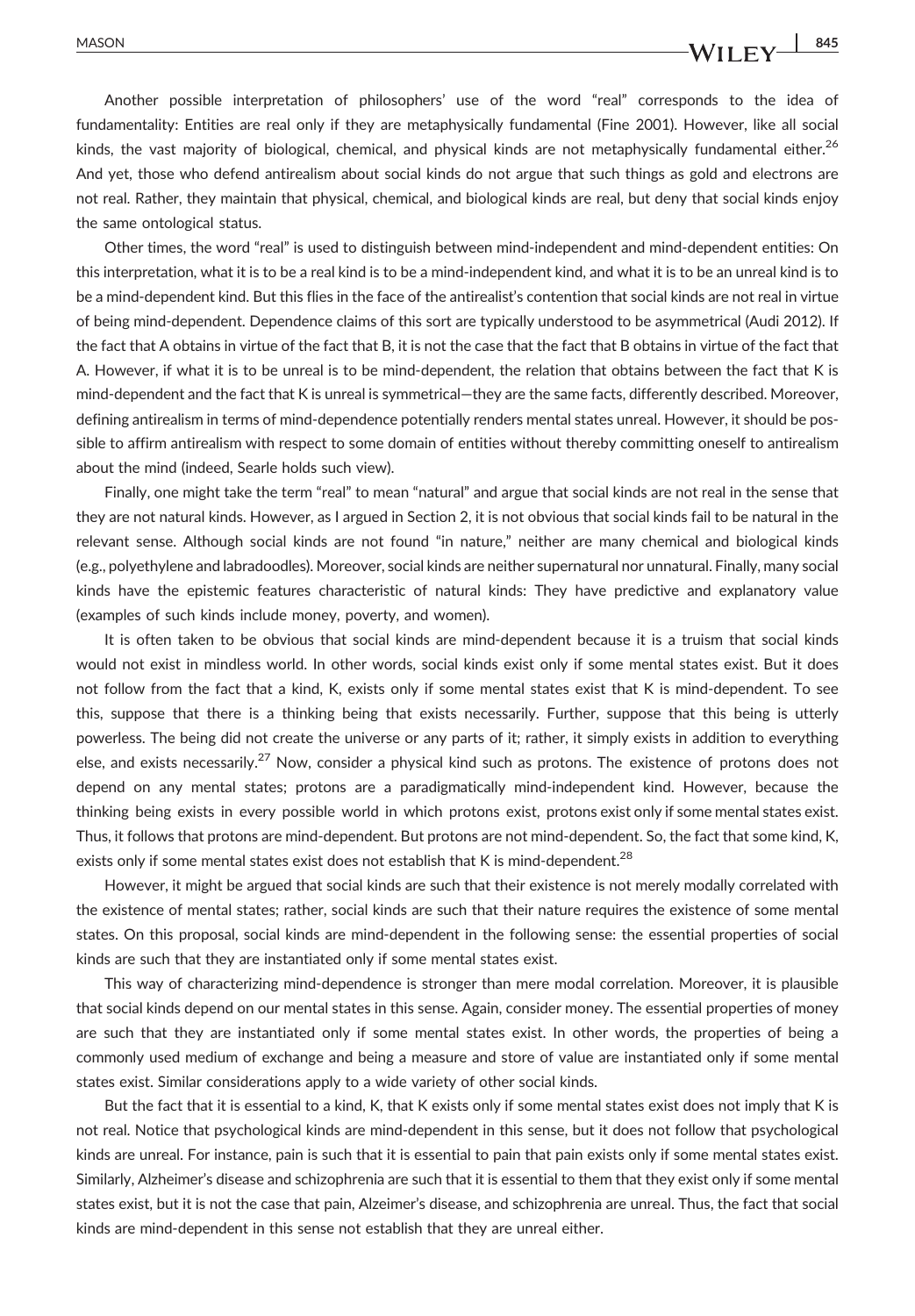Next, it has been argued that social kinds are mind-dependent in the even stronger sense that we determine which properties are essential to them. For instance, Amie Thomasson (2003a) argues that some social kinds exist only if we collectively accept that some conditions,  $c_1...c_n$ , suffice for being the kinds in question. Moreover, she argues that by accepting that some conditions,  $c_1...c_n$ , suffice for being a social kind, K, we thereby determine the nature of K. In particular, she claims that conditions we accept "play a stipulative role in constituting the nature of the kind" (Thomasson 2003a, 590).

But it is not the case that we determine the essential properties of social kinds. Recall that the essential properties of a kind, K, specify what it is to be K. In other words, kinds are individuated by their essential properties. If the property of being F is essential to a kind, K<sub>1</sub>, and if that property is not essential to a kind, K<sub>2</sub>, then K<sub>1</sub> ≠ K<sub>2</sub>. This is because  $K_1$  has an essential property that  $K_2$  does not. Any kind that does not have the property of being F as one of its essential properties is not  $K_1$ . Thus, being F is necessarily essential to  $K_1$ . Indeed, for any kind, K, the essential properties of K are necessarily essential to K. Moreover, if the essential properties of K are necessarily essential to K, it follows that we do not determine K's essential properties.

For example, what it is to be money is to be a commonly used medium of exchange, and a measure and store of value. That is, the essence of money is given by the properties of being a commonly used medium of exchange and being a measure and store of value. According to the present proposal, money is mind‐dependent in the sense that we determine which properties are essential to that kind. In that case, it is possible that the properties of being a commonly used medium of exchange, and being a measure and store of value are not essential properties of money. Rather, we may decide that, say, the properties of being blue before time, t, and being two miles from Lake Michigan are essential properties of that kind.

But it is not possible that the properties of being a commonly used medium of exchange, and being a measure and store of value are not essential properties of money. Again, if the property of being F is essential to a kind, K, then being F is necessarily essential to K. In this case, if the properties of being a commonly used medium of exchange and being a measure and store of value are essential to money, then they are necessarily essential to money. Any kind that is such that these properties do not belong to its essence is not money.

In other words, if the properties of being a commonly used medium of exchange, and being a measure and store of value are essential to a kind,  $K_1$  (i.e., money), and these properties are not essential to a kind,  $K_2$ , then  $K_1 \neq K_2$ . It follows that we cannot decide that money has any essential properties other than those properties which are actually essential it. The essential properties of money are necessarily essential to money. Thus, these properties are not at our discretion. If it is not the case that we determine which properties are essential to social kinds like money, then it is not the case that social kinds like money are not real because we determine which properties are essential to them.

There are a variety of other ways in which social kinds might depend on our mental states.<sup>29</sup> For instance, it is plausible that many social kinds are causally mind‐dependent; that is, we cause these kinds to exist by intentionally creating them. But causal mind‐dependence does not entail antirealism either. For instance, some chemical and biological kinds (e.g., polyethylene and labradoodles) are mind‐dependent in this sense, but it does not follow that they are not real (Haslanger 1995).<sup>30</sup>

Moreover, some social kinds are mind‐dependent in the sense of being conferred property kinds. A kind is a conferred property kind if some of its essential properties are conferred properties. A conferred property is one that is instantiated in virtue of subjects' attitudes towards the entities that instantiate them (Sveinsdóttir 2008, 2013). For example, my apple instantiates the property of being the apple I intend to eat just by my forming the intention to eat it.<sup>31</sup>

Astá Sveinsdóttir defends the thesis that gender categories are conferred property kinds (Sveinsdottir 2013). On her view, an individual, S, is a woman in a context, C, because we judge her to be a woman in that context. Our judgment confers the property of being a woman on S. Charles Mills defends a similar view with respect to race. According to him, individuals acquire the property of being black or being white in virtue of the fact that we judge them to be black or white (Mills 1998).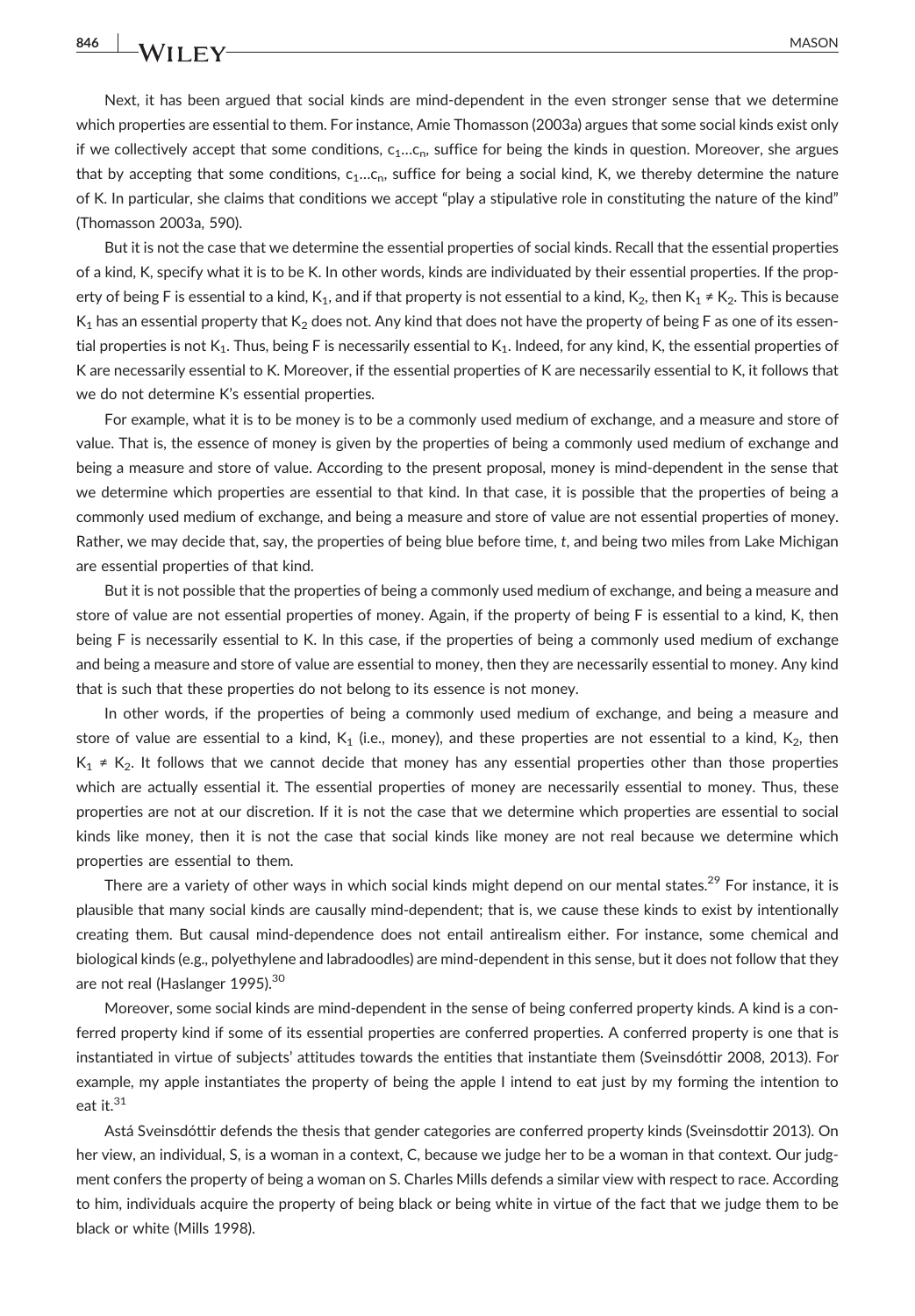## However, the fact that a kind, K, is a conferred property kind does not entail that K is not real. It is not the case that we merely imagine or pretend that individuals instantiate the conferred properties in terms of which conferred property kinds are defined; their instantiation is not fictional or illusory. For example, if Sveinsdóttir's theory of gender is correct, we are not merely imagining or pretending that some individuals have the property of being a woman, and others do not. If we judge that some individual, S, is a woman, she actually comes to instantiate the property of being a woman—it is literally true that S is a woman.

Likewise, Mills stresses that, on his view, races are no less real in virtue of being mind‐dependent in this way (Mills 1998, 48). Thus, although race is not a biological phenomenon, it is not merely make believe. Rather, Mills argues that our judgments actually bring races into existence. That is, we make it the case that some individuals have the property of being black, or the property of being white, and so forth, by judging that they are Black or White, and so on. Given that we judge that some individual is Black, for example, it is literally true that she is Black.

## 5 | CONCLUSION

I have focused on a cluster of related questions concerning the metaphysics of social kinds. Are social kinds natural kinds? Do social kinds have essences? Are social kinds mind‐dependent? Are social kinds real? First, I argued that although social kinds are typically contrasted with natural kinds, given an epistemic conception of natural kinds, there is reason to believe that some social kinds are natural. Next, I argued that although it is commonly thought that social kinds lack essential properties, that view is justified by a mistaken understanding of essentialism. Once essentialism is properly understood, there is no reason to deny it with respect to social kinds. Finally, I argued that although the thesis that social kinds are mind‐dependent is often thought to entail that social kinds are unreal, social kinds do not depend on our mental states in any way that implies antirealism.

#### ENDNOTES

- $1$  For example, see Searle 1995, 2010, 2014 and Tuomela 2013.
- <sup>2</sup> There are various categories of social entities other than social kinds and social facts, including social objects (e.g., the twenty-dollar bill in my wallet), social events (e.g., the 2016 U.S. Presidential Election), and social properties (e.g., the property of being the President of the United States). However, on the assumption that individuals belong to social kinds on the basis of possessing certain properties, my discussion of social kinds is germane to the metaphysics of social properties. Finally, there are also social groups (see Effingham 2010; Epstein 2009 and 2015; Gilbert 1989; Hindriks 2008; and Ritchie 2013 and 2015; Tuomela 2013) and social structures (see Haslanger 2007, 2015 and 2016).
- $3$  Note that this proposal simply defers the question of what makes a kind social, by defining social kinds in terms of social properties, relations, or other social entities and phenomena. However, it is possible that a noncircular explanation of what makes some entity or phenomenon social cannot be given (Haslanger 2012, 197).
- <sup>4</sup> Ontological individualism is widely endorsed among philosophers of social science. See Epstein (2009) and (2015) for an illuminating critical discussion of this view.
- <sup>5</sup> I also focus exclusively on human social kinds, although it is likely that there are social kinds among nonhuman animals as well (e.g., dominant male).
- $6$  See Mason, ms., for a more thoroughgoing defense of this line of argument.
- $7$  Other examples include genetically engineered species of plants and animals.
- $8$  It is a separate question whether social kinds figure in laws of nature qua social kinds, or whether all social scientific laws are reducible to physical laws.
- <sup>9</sup> The claim that a kind is defined in terms of some properties should be understood on the model of real definition, which pertains to the nature of the kind itself, rather than a linguistic definition.
- <sup>10</sup> We could have called a different set of microstructural properties (e.g., being XYZ) by the term "water." but we do not thereby determine the nature of the kind (i.e., being  $H_2O$ ) actually designated by that term.
- <sup>11</sup> See Bach (2012), Boyd (1999), Dupre (1993), Haslanger (2016), Griffiths (1999), Khalidi (2013), Kitcher (1984), Kornblith (1993), LaPorte (2004), and Millikan (2000).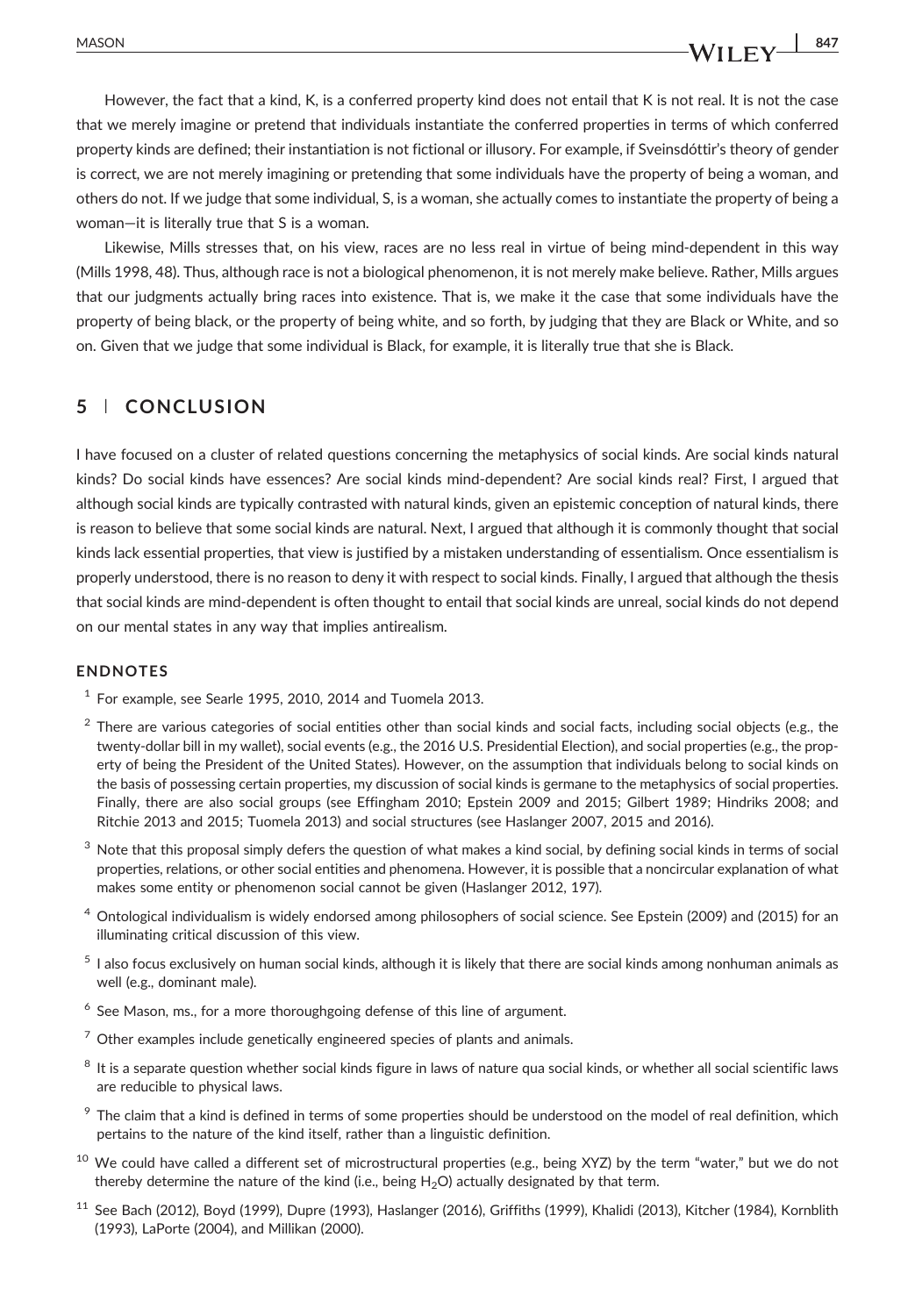# 848 **MASON** MASON

- $12$  See Khalidi (2013) for an in-depth defense of this view. Sally Haslanger (2016), Ron Mallon (2003 and 2016), and Michael Root (2000) also defend an epistemic conception of natural kinds. See also Theodore Bach (2012), who argues that gender is a natural kind with a historical essence.
- $13$  Ian Hacking (1991a, 1991b, 1996, 1999, 2002, 2006) argues that social kinds are not natural kinds because they are subject to "looping effects," and Paul Griffiths (2004) argues that some social kinds are not natural kinds because they are normative categories. Khalidi (2013) argues that both concerns are spurious. For a related critique of Hacking, see Cooper (2004) and Mallon (2003 and 2016). According to Khalidi (2013 and 2015), what prevents some social kinds from being natural kinds is that they associated with certain properties by convention rather than causation. However, Khalidi argues that even though some social kinds are conventionally associated with certain properties, they may also be associated with properties on the basis of causal processes in which they participate. If so, then even these kinds have some degree of naturalness.
- <sup>14</sup> A related worry is that many inferences concerning social kinds are racist/sexist/homophobic, and so forth. (e.g., the inference from Muslim to terrorist, or from Black to criminal); however, frequently, the badness of the inferences in question stem not from the relevant kinds and their alleged unnaturalness, but from the individuals making the relevant inferences (i.e., various forms of bad reasoning, including base rate neglect, and confirmation bias). Indeed, in many cases, such inferences are not licensed at all. Moreover, given the prevalence of various cognitive biases, reliability concerns potentially undermine inferences involving biological, chemical, and physical kinds as well. Thanks to an anonymous reviewer for drawing my attention to this concern.
- $15$  See Bach (2012), Boyd (1999), Griffiths (1999), Haslanger (2000), and Mallon (2003).
- <sup>16</sup> Indeed, this claim is refuted straightaway by origin essentialism.
- $17$  See Boyd (1999) and Mallon (2003).
- <sup>18</sup> This is what Sally Haslanger calls the "commonality problem" (Haslanger 2000, 37) and what Katherine Jenkins calls the "inclusion problem" (Jenkins 2016, 395).
- $19$  For example, see Haslanger (2000) and Bach (2012). Jenkins (2016) argues that Haslanger's analysis problematically excludes trans people.
- $20$  For an alternative approach to gender essentialism, see Witt (2011).
- $21$  The idea that social kinds are mind-dependent is often stated contrastively: social kinds, in contrast with so-called natural kinds (e.g., physical, chemical, and biological kinds), depend on our mental states. This is what Francesco Guala calls the "difference thesis" (Guala 2014). Brain Epstein (2009, 2013, and 2015) denies that social kinds depend on our mental states, although his primary target is ontological individualism.
- <sup>22</sup> See Hacking (1991a, 1991b, 1996, 2002, 2006); Hayek (1943); Ruben (1989); Searle (1995, 2003, 2007, 2008, 2010, 2014); Thomasson (2003a and 2003b); Tuomela (2007). By contrast, several of the essays collected in Haslanger (2012), as well as Khalidi (2013 and 2015); Mallon (2003 and 2016); Root (2000); and Sveinsdóttir (2013 and 2015), defend the thesis that social kinds are mind‐dependent, but not that they are therefore unreal.
- $^{23}$  For example, see Devitt (2005), Searle (1995) and Thomasson (2003). See Jenkins (2005) for critical discussion.
- $24$  Gideon Rosen claims that the rogue sense of "real" and "unreal" at issue in such debates is often characterized metaphorically and is intimately tied to concerns about the ontological import of the mind (Rosen 1994). Rosen argues that little sense can be made of the metaphors—they are a "rhetorical illusion" (283). As such, he argues, we should reject the idea that among the various things that exist, some of them have the status of being real, whereas others do not. Ultimately, I am sympathetic with his line of argument. Thus, establishing that social kinds are not unreal does not thereby establish that they are real.
- $25$  For example, see Thomasson (2003a and 2003b) and Searle (1995, 2003, 2007, 2008, 2010, 2014).
- <sup>26</sup> Indeed, if monism is true, then nothing is fundamental except the entire cosmos (Schaffer 2010).
- $27$  I am grateful to Alex Kaiserman for suggesting this counterexample.
- <sup>28</sup> The failure of this modal-existential analysis of mind-dependence is unsurprising given that there are well-known problems with modal‐existential characterizations of dependence more generally (see Fine 1995).
- <sup>29</sup> In Mason, ms., I consider each of these proposals, and several others, in greater detail.
- $30$  I follow Haslanger in thinking that discursively constructed kinds (i.e., kinds subject to what Ian Hacking calls "looping effects") are causally mind‐dependent in this sense. See Cooper 2004, and Khalidi 2010 and 2013 for germane discussions of discursively constructed or "interactive" kinds.
- <sup>31</sup> One wav of spelling out Searle's claim that social kinds exist only if we collectively accept that they exist is by appeal to the idea that social kinds are conferred property kinds. According to Searle, the fact that X (some entity or type of entity) counts as Y (a particular social kind) in a context C obtains in virtue of the fact that we collectively accept that X counts as Y in C. On the assumption that Y is a conferred property kind, Searle's view can be understood as follows: Y is conferred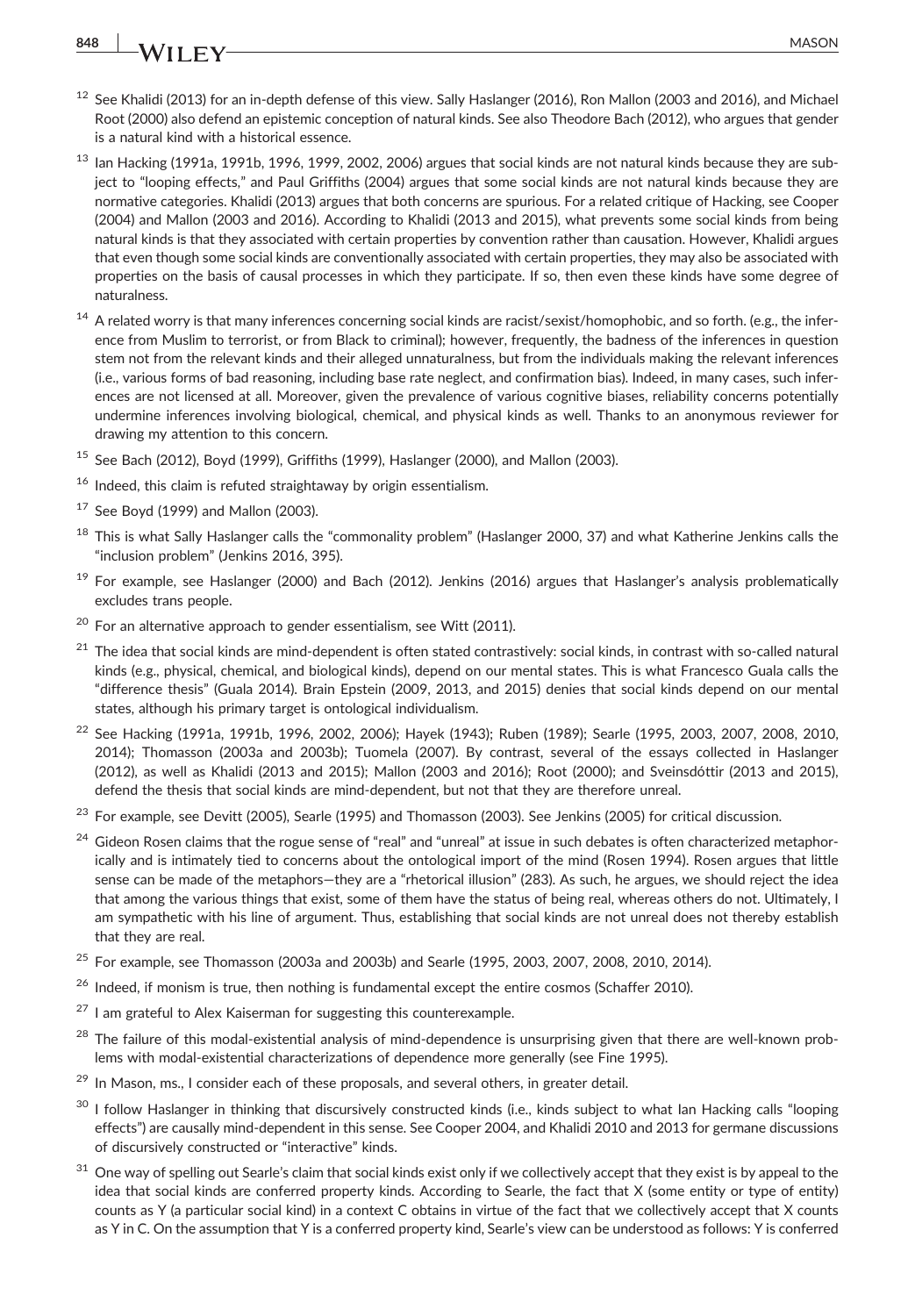upon X in a particular context C, by our collectively accepting that X counts as Y in that context. Although it is implausible that all social kinds are conferred property kinds, it is likely that some of them are (e.g., permanent resident).

#### WORKS CITED

- Audi, P. (2012). Grounding: Toward a theory of the in virtue of relation. The Journal of Philosophy, 109, 685–711.
- Bach, T. (2012). Gender is a natural kind with a historical essence. Ethics, 122, 231–272.
- Boyd, R. (1999). Homeostasis, species, and higher taxa. In R. A. Wilson (Ed.), Species: New interdisciplinary essays. (pp. 141–186). Cambridge: MIT Press.
- Cooper, R. (2004). Why hacking is wrong about human kinds. British Journal for the Philosophy of Science, 55, 73–85.
- Devitt, M. (2005). Scientific realism. In F. Jackson, & M. Smith (Eds.), Oxford handbook of contemporary philosophy. (pp. 767–791). Oxford: Oxford University Press.
- Dupre, J. (1993). The disorder of things. Cambridge: Harvard University Press.
- Effingham, N. (2010). The metaphysics of social groups. Philosophical Studies, 149, 251–267.
- Epstein, B. (2009). Ontological individualism reconsidered. Synthese, 166, 187–213.
- Epstein, B. (2013). Social objects without intentions. In K. Z. Anita, & H. B. Schmid (Eds.), Institutions, emotions, and group agents: Contributions to social ontology. (pp. 53–68). Dordrecht: Springer.
- Epstein, B. (2015). The ant trap: Rebuilding the foundations of the social sciences. Oxford: Oxford University Press.
- Fine, K. (1995). Ontological dependence. Proceedings of the Aristotelian Society, 269–290.
- Fine, Kit (2001). The question of realism. Philosophers' Imprint, 1, 1‐30.
- Gilbert, M. (1989). On social facts. Princeton: Princeton University Press.
- Griffiths, P. E. (1999). Squaring the circle: Natural kinds with historical essences. In R. A. Wilson (Ed.), Species: New interdisciplinary essays. (pp. 209–228). Cambridge: MIT Press.
- Griffiths, P. E. (2004). Emotions as natural and normative kinds. In Philosophy of science. (pp. 901–911).
- Guala, F. (2014). On the nature of social kinds. In M. Gallotti, & J. Michael (Eds.), Perspectives on social ontology and social cognition. (pp. 57–68). Dordrecht: Springer.
- Hacking, I. (1991a). A tradition of natural kinds. Philosophical Studies, 61, 109–126.
- Hacking, I. (1991b). The making and molding of child abuse. In Critical inquiry. (pp. 253–288).
- Hacking, I. (1996). The looping effects of human kinds. In D. Sperber, D. Premack, & A. J. Premack (Eds.), Causal cognition: A multidisciplinary debate. (pp. 351–383). Oxford: Oxford University Press.
- Hacking, I. (1999). The social construction of what? Cambridge: Harvard University Press.
- Hacking, I. (2002). Making up people. In I. Hacking (Ed.), Historical ontology. (pp. 99–114). Cambridge: Harvard University Press.
- Hacking, Ian. Kinds of people: Moving targets. British Academy Lecture. 11 April 2006.
- Haslanger, S. (1995). Ontology and social construction. Philosophical Perspectives, 23, 95–125.
- Haslanger, S. (2000). Gender and race: (What) are they? (What) do we want them to be? Nous, 34, 31–55.
- Haslanger, S. (2007). But mom, crop‐tops are cute!" Social knowledge, social structure, and ideology critique. Philosophical Issues, 17, 70–91.
- Haslanger, S. (2012). Resisting reality: Social construction and social critique. Oxford: Oxford University Press.
- Haslanger, S. (2016). Theorizing with a purpose: The many kinds of sex. In C. Kendig (Ed.), Natural kinds and classification in scientific practice. (pp. 129–144). New York: Routledge.
- Hayek, F. A. (1943). The facts of the social sciences. Ethics, 54, 1–13.
- Hendriks, F. (2008). The status account of corporate agents. In B. Schmid, K. Schulte-Ostermann, & N. Psarros (Eds.), Concepts of sharedness: New essays on collective intentionality. (pp. 119–144). Frankfurt: Ontos Verlag.
- Hindriks, F. (2008). The status account of corporate agents. In B. Schmid, K. Schulte‐Ostermann, & N. Psarros (Eds.), Concepts of sharedness: New essays on collective intentionality. (pp. 119–144). Frankfurt: Ontos Verlag.
- Jenkins, C. S. (2005). Realism and independence. American Philosophical Quarterly, 42, 199–209.
- Jenkins, K. (2016). Amelioration and inclusion: Gender identity and the concept of woman. Ethics, 126, 394–421.
- Khalidi, M. A. (2010). Interactive kinds. British Journal for the Philosophy of Science, 61, 335–360.
- Khalidi, M. A. (2013). Natural categories and human kinds. Cambridge: Cambridge University Press.